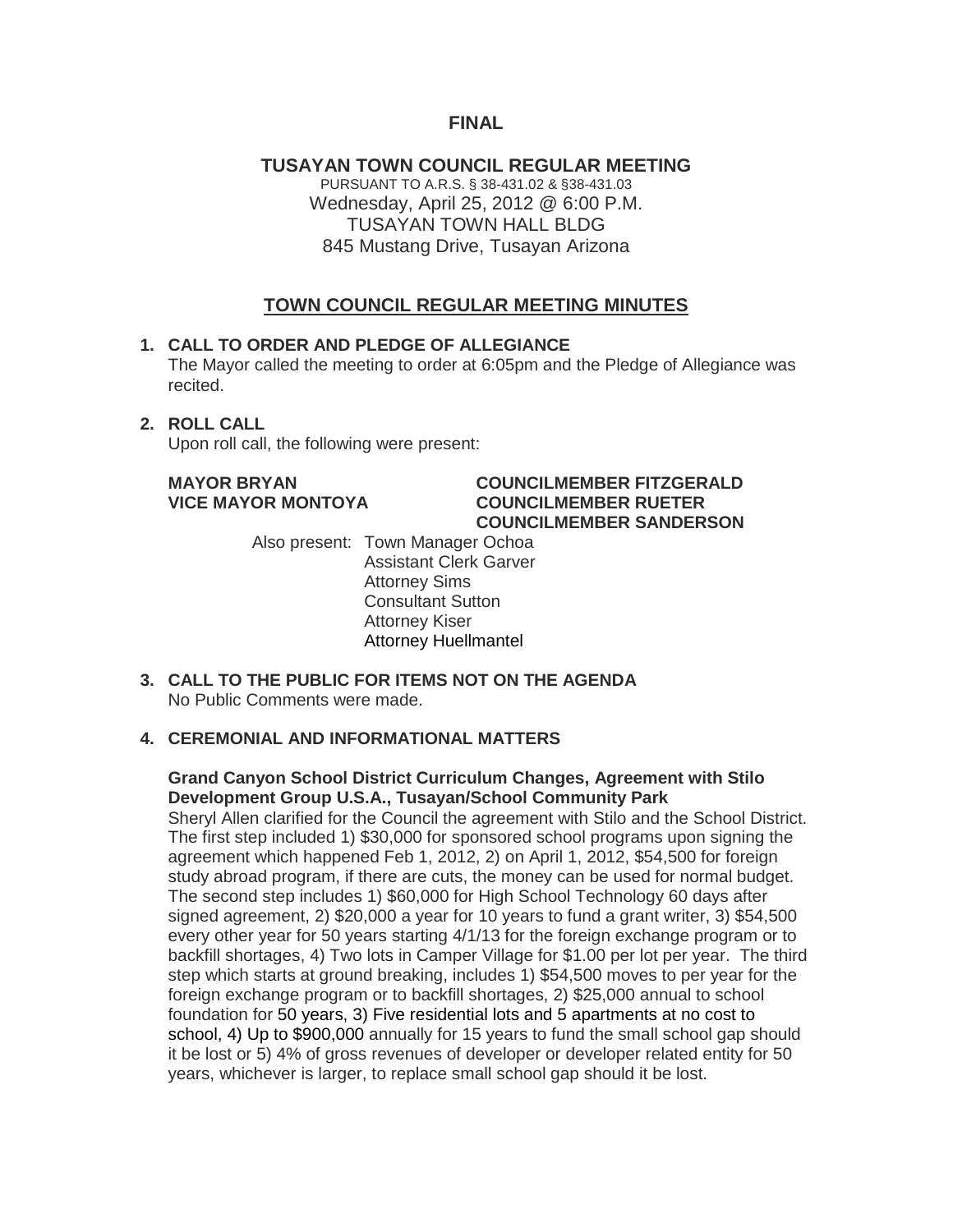David Reed, Debra Taylor and Brad Houston updated the Council on the new curriculum program that will be started in the next 3 years. It is self-directed learning, which allows more flex in the students schedule. There will be some flex built into the 6<sup>th</sup>-8<sup>th</sup> grades, and will become a total flex program in the 9<sup>th</sup>-12<sup>th</sup> grades.

### **5. CONSENT AGENDA**

#### **A. Consideration and possible approval of Administrative/Treasurer's Report**

- **i.** Acceptance of the Finance Report
- **iii.** Approval of Minutes
	- a) April 4, 2012 Regular Meeting

b) April 3, 2012 Special Joint Meeting of Council and P&Z Commission Vice Mayor Montoya moved to accept the finance report and approve the minutes as presented.

Council Member Sanderson seconded the motion. All were in favor. Motion passed.

**ii.** Approval of the Payment of Bills

The Squire Inn bill was pulled out for approval to be done separately. The Willdan bills were discussed as most the bills have clear information on what work was done. The balance of bill is unclear and additional information is needed.

Vice Mayor Montoya moved to pay the balance of bills, except for the Willdan bill's that are in question.

Council Member Fitzgerald seconded the motion. All were in favor. Motion passed.

Council Member Fitzgerald moved to vote on the remaining bill from Squire Inn Council Member Rueter seconded the motion. All were in favor. Motion passed.

Mayor Bryan abstained from voting due to his affiliation to the Squire Inn. There were four votes in favor of the motion. Motion passed.

#### **6. COMMITTEE REPORTS**

No Committee reports were presented.

#### **7. ACTION ITEMS**

- **A. Consideration, discussion and possible approval of Willdan Bills.** No action taken – discussion took place during payment of bills.
- **B. Consideration, discussion and possible approval of Affordable Housing Village Proposal and/or Agreement from John B. Young and Scott V. Brown.**

The Council had a telephone conversation with Brown and Young earlier in the day. Brown and Young are qualified to do the work and would be able to give the town options and alternatives. The next workshop is scheduled for May 9<sup>th</sup>.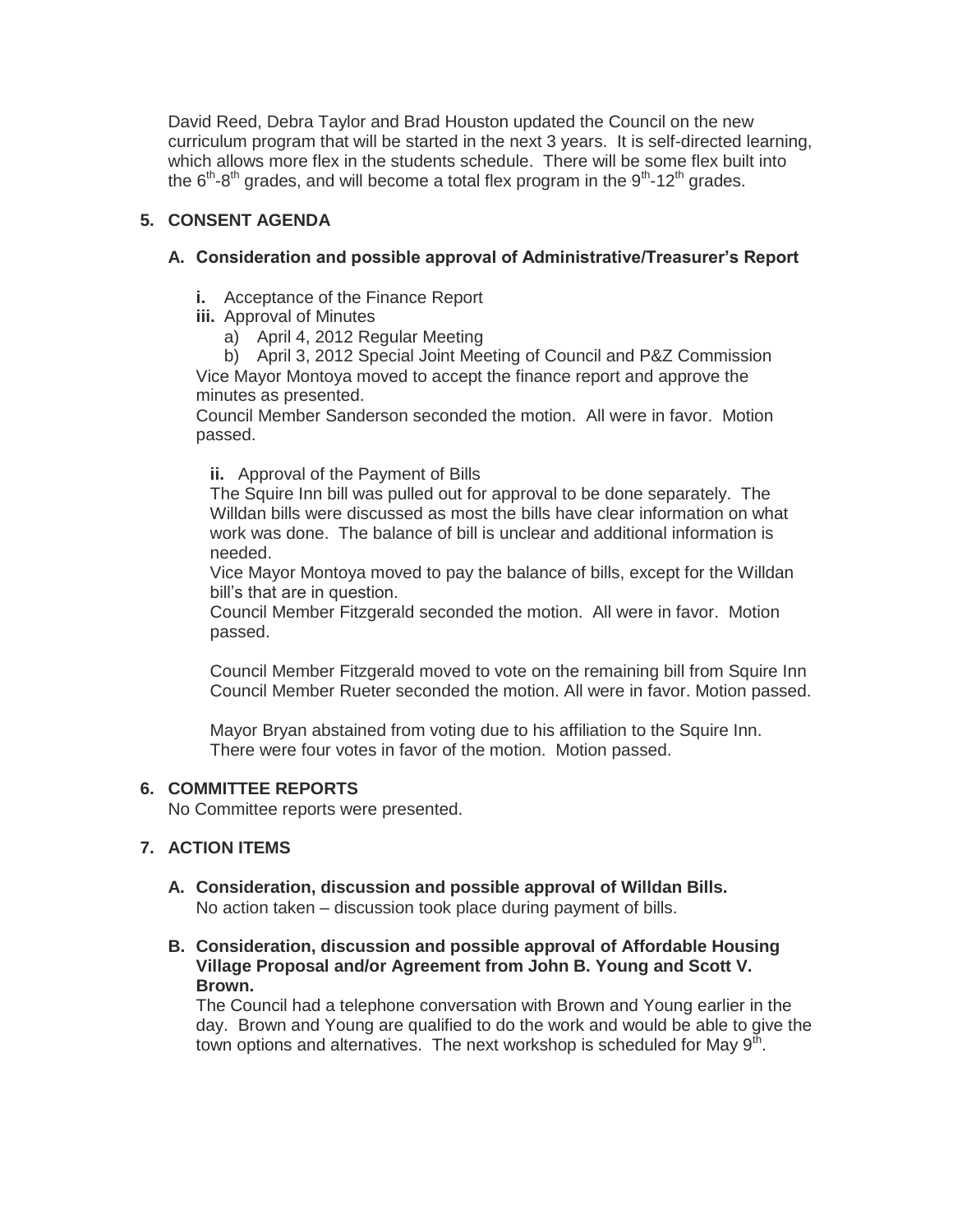Vice Mayor Montoya moved to approve the Affordable Housing Village Proposal and agreement from John B. Young and Scott V. Brown for all three phases for a total of \$15,000 and travel expenses as provided for in the proposal. Council Member Sanderson seconded the motion. All were in favor. Motion passed. Staff was directed to work with the group to get a contract signed as submitted by the Town Attorney.

**C. Consideration, discussion and possible approval of an Ordinance creating a Board of Adjustment for the Town of Tusayan.**

**Ordinance # 2012-04-25-01**

The Town Attorney recommended that the Council create a Board of Adjustments. The Town Council can serve as the Board or delegate the authority to a hearing officer. The Town is no longer in immediate need of a Board as the zoning that was in question became affective.

Council Member Rueter moved to approve an Ordinance creating a Board of Adjustment for the Town of Tusayan.

Vice Mayor Montoya seconded the motion. All were in favor. Motion passed.

**D. Consideration, discussion and possible approval of an Ordinance delegating authority from the Town of Tusayan Board of Adjustments to the Town of Tusayan Hearing Officer.**

#### **Ordinance #2012-04-25-02**

The Town Attorney stated that the State Statutes acknowledges that the Board of Adjustment can appoint a hearing officer. Ray Jacobs is under contract for this position. The authority will be delegated to the Hearing Officer until such a time that the Board of Adjustment would like to function on its own.

Vice Mayor Montoya moved to approve the Ordinance delegating authority from the Town of Tusayan Board of Adjustment to the Town of Tusayan Hearing Officer.

Council Member Fitzgerald seconded the motion. All were in favor. Motion passed.

**E. Consideration, discussion and possible approval of an Ordinance establishing a Planning and Zoning Commission for the Town of Tusayan. Ordinance #2012-04-25-03**

The Town Manager said that the original Council had passed an Ordinance establishing a Planning and Zoning Commission and the current Council rescinded that Ordinance. The current Council needs to adopt an ordinance to re-establish a P&Z commission. The commissioners will not be empowered to make decisions until after the 30 day effective date required by law. The Council will re-appoint the members at the next Council meeting.

Council Member Sanderson moved to approve an Ordinance establishing a Planning and Zoning Commission for the Town of Tusayan. Vice Mayor Montoya seconded the motion. All were in favor. Motion passed.

#### **8. DISCUSSION ITEMS**

 **A. Zoning Code and Design Review Overlay**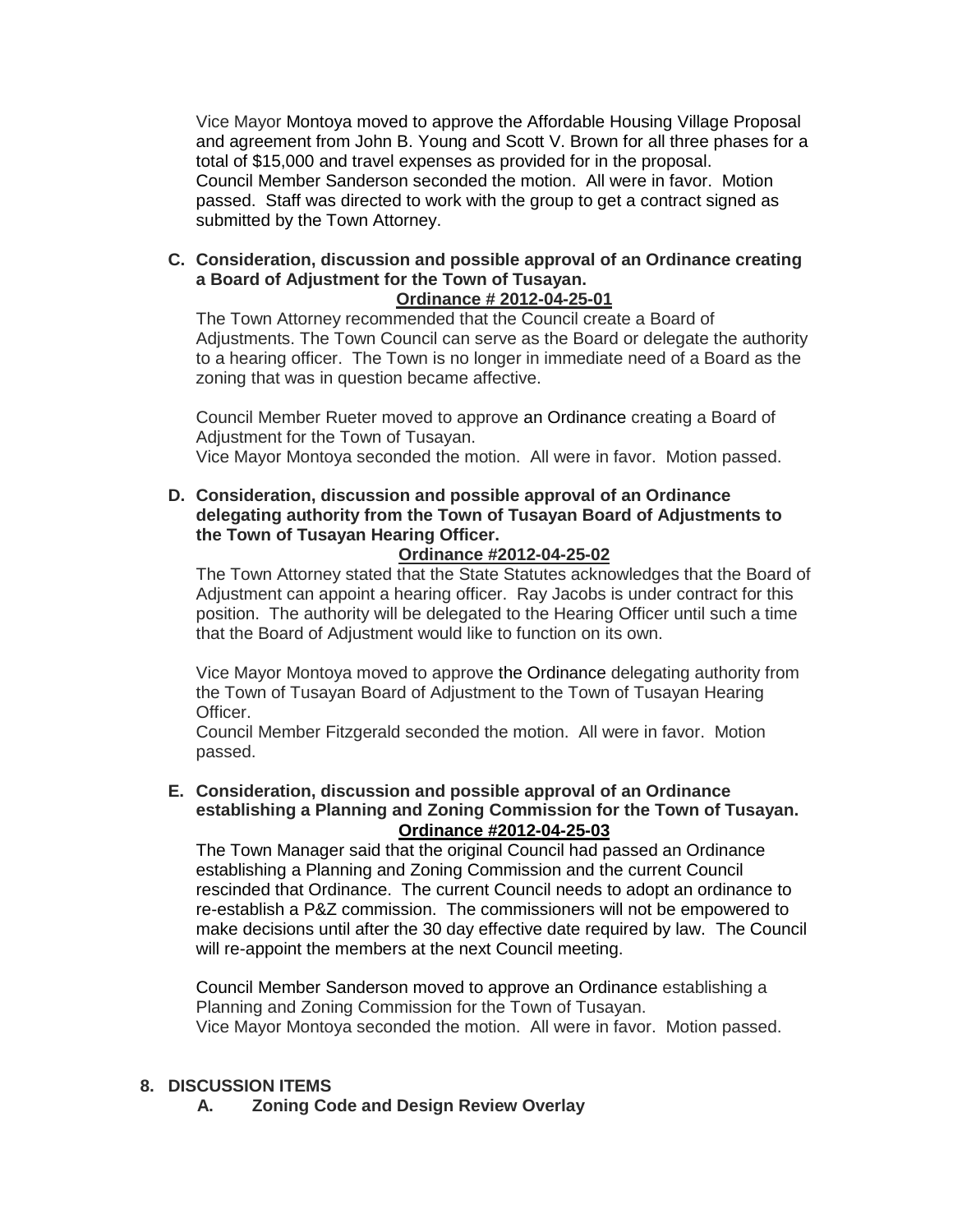When the P&Z Commissioners are appointed, they can call a public hearing on the Zoning Codes as long as it past 30 days from that evening. An advertisement for a  $5<sup>th</sup>$  commissioner needs to be placed in the paper.

#### **B. Council Policies and Procedures Workshop**

A resolution is scheduled for the May 2, 2012 meeting.

#### **C. Legislative report**

The governor vetoed the State regulation of banning fire arms in Public Buildings. The mandate for all elections to be held in the fall every other year is before the House.

#### **D. Broadband/Internet**

The antenna at the airport is going to be remodeled by Verizon in June and the service will become a higher quality. Commnet is discussing work on another tower for expansion or remodel. A permit is needed to allow this work to go through with the Forest Service. Govnet.net has met with the Park Service as well and will be doing their work in the next 18 months.

#### **E. Town Hall**

The dais is not completed. There are temporary stairs on the back until the concrete is poured. Handicap parking is still needed, signage on the highway and on the streets is needed, the parking lot lights need to be larger, and furniture is still forth coming. The airport recommends a couple of large boulders on the corners of the building to protect it during the winter from vehicles sliding into it.

#### **F. Town Credit Card**

The Town Manager cannot locate copies of the incorporation papers and it is holding the process up.

#### **G. Highway 64 Project**

The Mayor passed out a time line and list of actions that will be taking place over the next few months.

#### **9. TOWN MANAGER'S REPORT**

#### **A. General and Activities**

The Town Manager had attended the Wildfire Protection Plan meeting.

#### **B. Flags for Town Hall**

The Town Manager thanked former Council Member Blasi for assisting in getting the Flags for the Town Hall.

- **C. CUP transfer from Coconino County to Town of Tusayan update** The Town Manager had sent out two emails to the County asking when they could begin copying again.
- **D. Southwest Risk Pool Law Enforcement Plan update** A workshop is scheduled for May 2, 2012 at 5:00pm with Branham and Irish.

#### **E. Liquor License Process and Procedure update** Charles Huellmantel reported that he had completed the process and procedure manual. In it, he created two check lists: one for the Town and one for the applicant. On the applicant's check list and application is a list of websites with the State Statutes for the applicant to review.

**F. Prosecutorial Services update**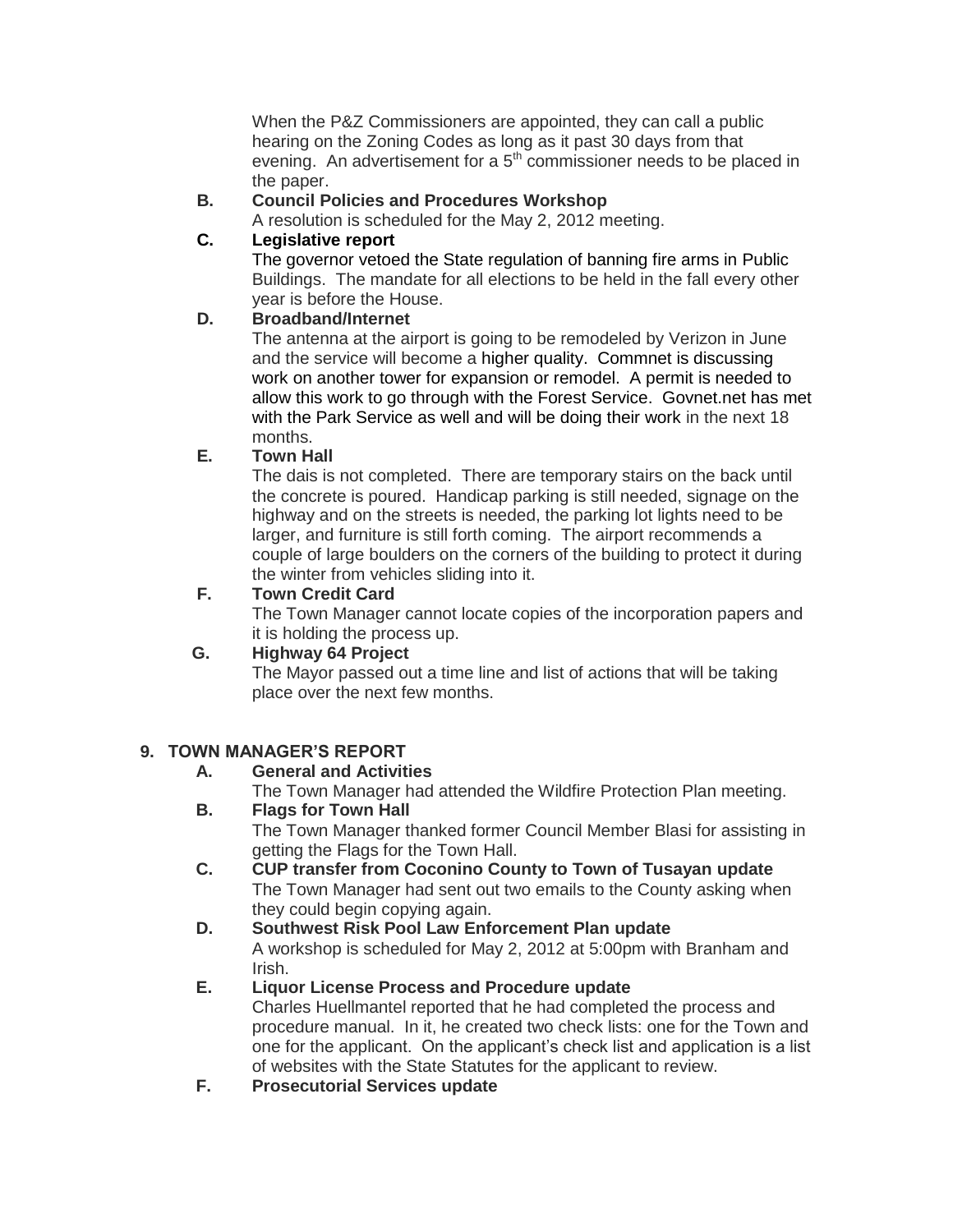Aaron Kiser, the Town Prosecutor, updated the Council on the prosecutorial process. The city ordinance codes don't currently have fines attached to them. State Statutes are where most of violations occur and enforced. He suggested that the Camp Verde Codes be reviewed and to work off of those.

- **G. IGA for Judicial Services update** The IGA had been approved by the Coconino County. The original is still at the County's offices. Judge Rob Krombee greeted the Council. Most violations will be State Code violations.
- **H. Employee Housing property rental at the Airport** Mike Halpin met with the Town Manager. He will let the State know that the Town is interested in the two lots that are closest to the Town Hall. The State will report back the exact square footage.
- **I. Budget Process plan and scheduling** Budget meetings will be scheduled in May and June.
- **J. Town Clerk recruitment and hiring plan update** The Town Manager will be interviewing a candidate on Friday. The applicant has many years of Clerk experience.
- **K. Tusayan Community Wildfire Protection Plan** Robbie Evans, Fire Chief, updated the Council on the Wildfire Protection Plan. The last review had been in 2003. The review included pushing the boundaries to comply with the town's boundaries, some wording changes and they will be able to apply for some grant money for thinning small ponderosa pines. It should be finalized next week.

### **10. SET ADDITIONAL ACTION ITEMS FOR NEXT REGULAR MEETING**

P&Z reappointment – MB Resolution for Liquor – MB Staff & consultant's phone #'s & addresses – VMM Adopt the Policy and Procedures - CF

## **11. SET ADDITIONAL DISCUSSION ITEMS FOR NEXT REGULAR MEETING**

Community Park update – CF Willdan Bill update – VMM

#### **12. COUNCIL MEMBERS' REPORTS** No reports were given.

# **13. MAYOR'S REPORT**

No report given

#### **14. MOTION TO ADJOURN INTO EXECUTIVE SESSION for the following purpose:** Council Member Rueter moved to go into executive session at 9:25pm. Vice Mayor seconded the motion. All were in favor. Motion passed.

#### **A. Town Manager Contract**

**The Council will consider this item pursuant to A.R.S. Section 38-431.03.A.4 for purposes of negotiation and/or of giving instructions regarding possible changes to the Town Manager's contract with the Town of Tusayan.**